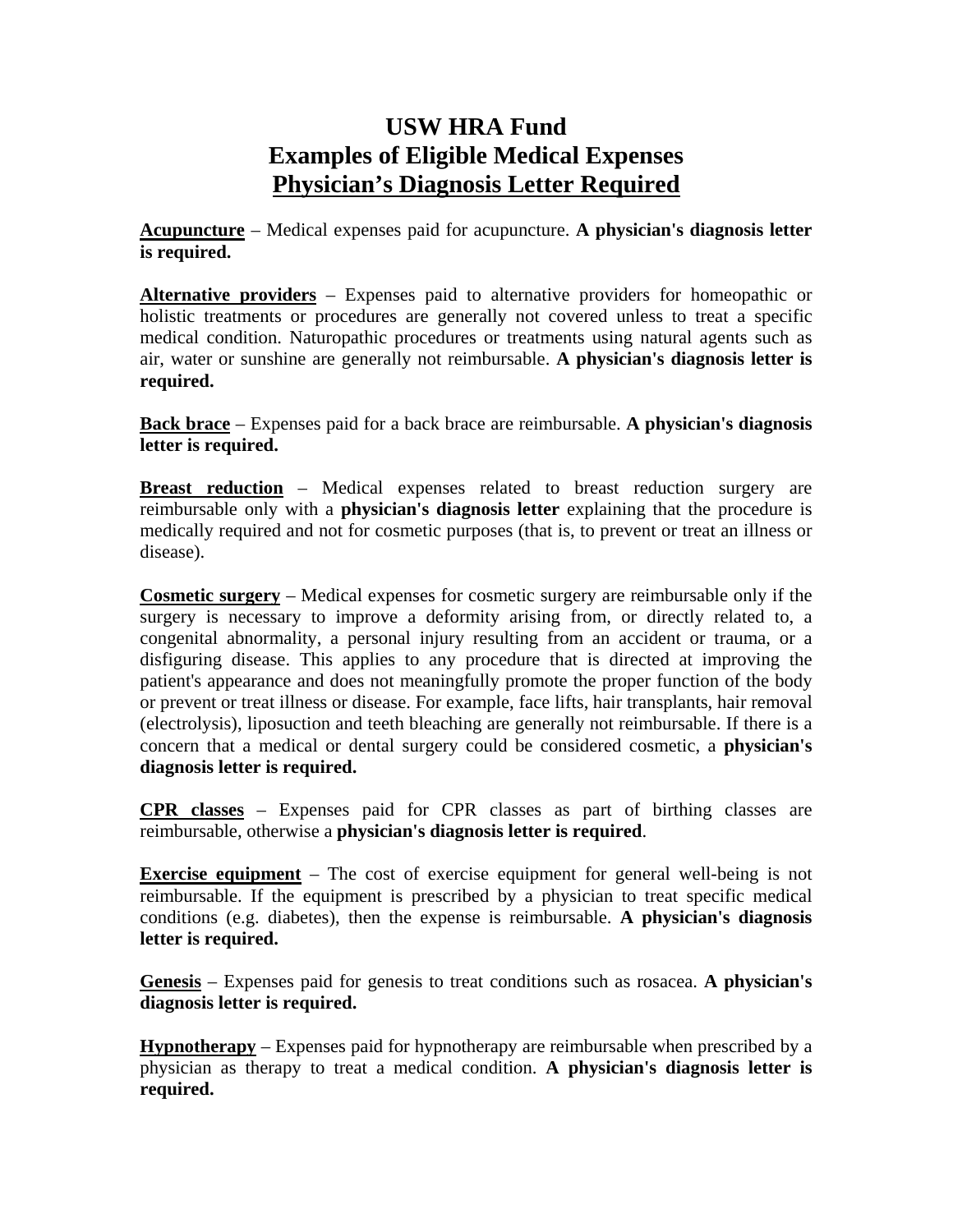**Impotence or sexual inadequacy** – Medical expenses related to the treatment of impotence. **A physician's diagnosis letter is required.** 

**Infertility** – Medical expenses related to the treatment of infertility are reimbursable. Eligible expenses may include egg storage, egg donor costs, infertility monitors, in-vitro fertilization and sperm washing. Surrogate costs associated with a qualified dependent of the taxpayer are reimbursable and may include such things as blood compatibility testing and psychological exams. If the surrogate mother is not a qualified dependent of the taxpayer, the costs that the surrogate mother incurs are not reimbursable. Storage costs associated with the freezing of blood cords, embryos, placentas and sperm (sperm banks) are generally reimbursable when a specific medical condition exists. **A physician's diagnosis letter is required.** 

**Insoles** – Expenses paid for insoles to treat a medical condition. **A physician's diagnosis letter is required.** 

**Massage** – Fees paid for massages are not reimbursable unless they are to treat a physical defect or illness. **A physician's diagnosis letter is required.** See **Therapy.** 

**Massage chair** – Expenses paid for a massage chair to treat a medical condition. **A physician's diagnosis letter is required.** 

**Mattresses** – Mattresses and mattress boards for the treatment of a medical condition. **A physician's diagnosis letter is required.** 

**Medical alert programs** – Expenses incurred to enroll in a medical alert program are reimbursable when accompanied by a **physician's diagnosis letter**.

**Mentally retarded, special home for** - The cost of keeping a mentally retarded person in a special home (not the home of a relative) on the recommendation of a psychiatrist to help the person adjust from life in a mental hospital to community living is reimbursable. **A physician's diagnosis letter is required.** 

**Propecia<sup>®</sup>** – Reimbursable when prescribed by a physician for a specific medical condition but not for cosmetic purposes (that is, to stimulate hair growth). **A physician's diagnosis letter is required.** 

**Reflexology** – Fees paid for massages are not reimbursable unless they are to treat a physical defect or illness. **A physician's diagnosis letter is required.** See **Therapy.** 

**Retin-A** – Expenses are reimbursable when prescribed by a physician for treatment of acne, but not aging. **A physician's diagnosis letter is required.**